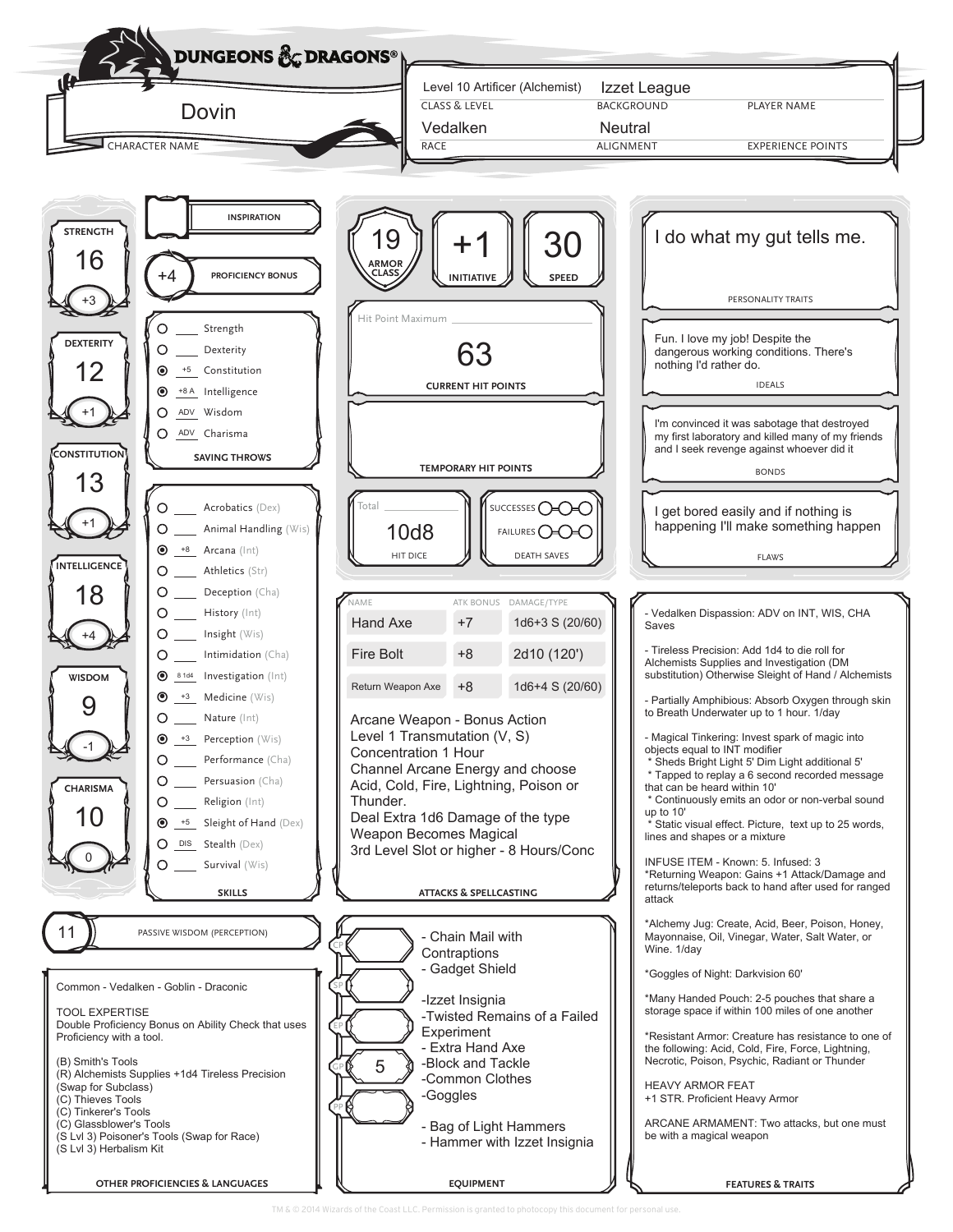| Dovin<br><b>CHARACTER NAME</b> | 6'3<br>195<br>40<br>AGE<br><b>HEIGHT</b><br>WEIGHT<br>Dark Blue<br><b>Blue</b><br>None<br>EYES<br>SKIN<br><b>HAIR</b>                                                                                                                                                                                                                                                                                                                                                                                                                                                                                                                                                                                                                                                                                                                                                                                                                                                  |
|--------------------------------|------------------------------------------------------------------------------------------------------------------------------------------------------------------------------------------------------------------------------------------------------------------------------------------------------------------------------------------------------------------------------------------------------------------------------------------------------------------------------------------------------------------------------------------------------------------------------------------------------------------------------------------------------------------------------------------------------------------------------------------------------------------------------------------------------------------------------------------------------------------------------------------------------------------------------------------------------------------------|
| <b>CHARACTER APPEARANCE</b>    | NAME<br><b>SYMBO</b><br><b>ALLIES &amp; ORGANIZATIONS</b><br>Crafting: Potions take a quarter of normal time and half the cost to make<br>Alchemical Homunculus (Niv-Mizzet) - Tiny Dragon Construct<br>AC 13. HP 54 (5 times level + INT)<br>Speed 20 Fly 30<br>STR 4 DEX 15 CON 11 INT 10 WIS 10 CHA 7<br>Immune Acid/Poison<br>Immune Charm, Exhaustion, Poison<br>Darkvision 60'<br>Pass Perception 10<br>Understands languages I Speak<br>Increase Skill Bonuses and Bonus to Hit/Damage when my Proficiency Bonus increases<br>Acid Spittle: Range Attack +4 to hit. 30'. 1d6+4 Poison Damage<br>Alchemical Salve (3 times a day). Touches a creature for one of these effects:<br>Flying speed of 10' for 10 minutes<br>Inspiration on certain ability checks. Choose before or after rolling. Can use on number of checks =<br><b>INT</b> modifier<br>Resilience. Target gains Temp HP equal to 2d6 + INT Modifier.<br><b>ADDITIONAL FEATURES &amp; TRAITS</b> |
|                                | <b>Alchemical Mastery</b><br>When casting a spell with Alchemists Supplies Gain a bonus of one<br>roll of the spell. That roll must restore HP or be deal acid/poison<br>damage.<br><b>Bonus = INT Modifier</b><br>Lesser Restoration can be cast with alchemists supplies without using<br>spell slot with number of days equal to INT modifier                                                                                                                                                                                                                                                                                                                                                                                                                                                                                                                                                                                                                       |
| <b>CHARACTER BACKSTORY</b>     | RIGHT CANTRIP for the JOB:<br>Can Replace Cantrips after a Long or Short Rest<br><b>TREASURE</b>                                                                                                                                                                                                                                                                                                                                                                                                                                                                                                                                                                                                                                                                                                                                                                                                                                                                       |